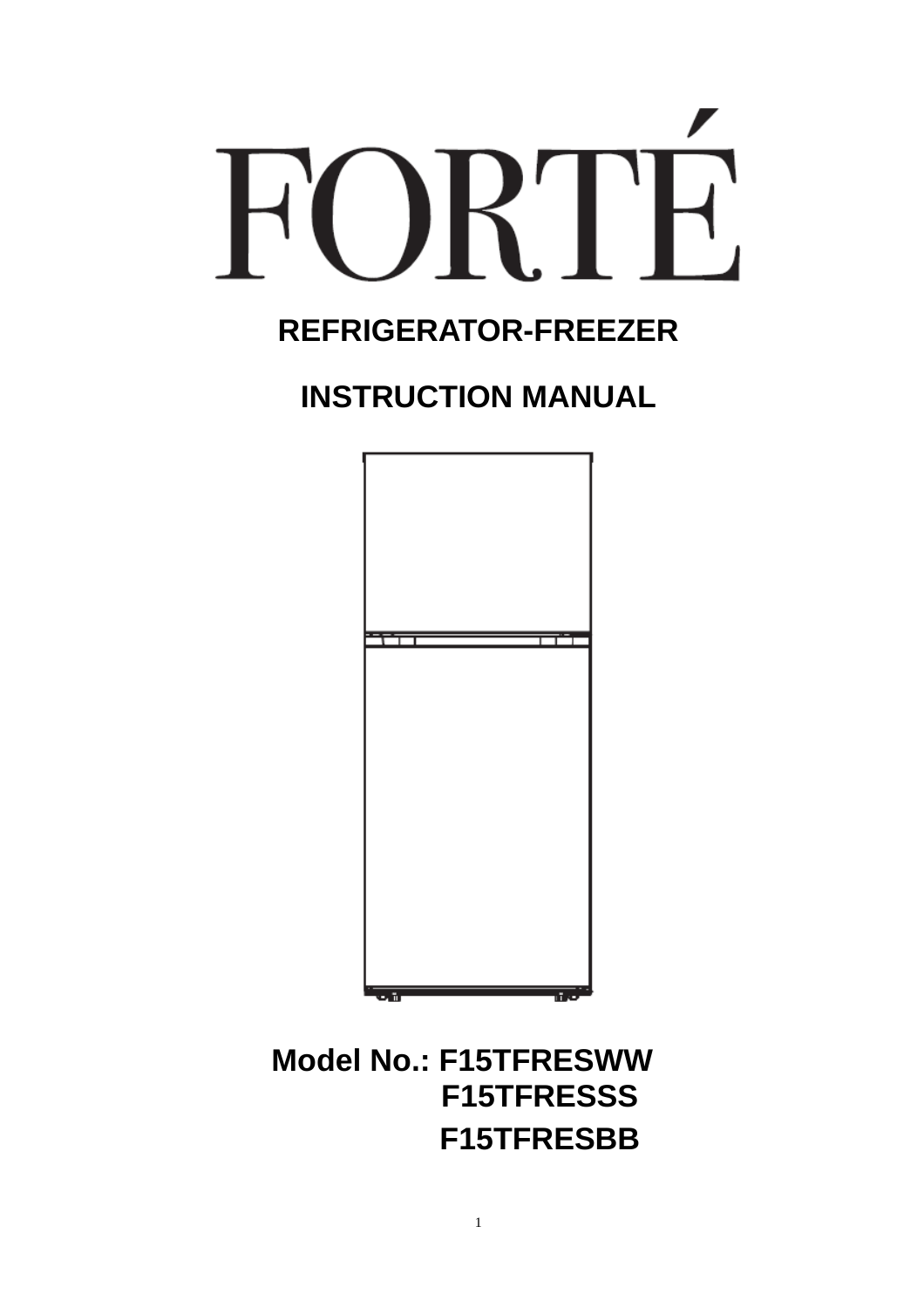### **IMPORTANT SAFETY INSTRUCTIONS**

## **CAUTION RISK OF ELECTRIC SHOCK DO NOT OPEN**





This symbol indicates that dangerous voltage constituting a risk of electric shock is present within your refrigerator.



This symbol indicates that there are important operating and maintenance instructions in the literature accompanying your refrigerator.

#### **WARNING**

1.Read these instructions.

2. Keep these instructions.

3.Heed all warnings.

4.Follow all instructions.

5. Do not use your refrigerator near water.

6.Clean only with a damp cloth.

7.Do not block any ventilation openings. Install in accordance with the manufacturer's instructions.

8. Do not install near any heat sources, such as radiators, heat registers, stoves, or other apparatus (including amplifiers) that produce heat.

9.Do not defeat the safety purpose of the polarized or grounding-type plug. A polarized plug has two blades with one wider than the other. A grounding type plug has two blades and a third grounding prong. The wide blade or the third prong is provided for your safety. If the provided plug does not fit into your outlet, consult an electrician for replacement of the obsolete outlet.

10. Protect the power cord from being walked on or pinched, particularly at plugs, convenience receptacles, and the point where it exits from your refrigerator.

11. Do not attempt to modify or extend the power cord of your refrigerator.

12. Unplug your refrigerator during lightning storms or when it will not be used for long periods of time.

13. Make sure that the available AC power matches the voltage requirements of your refrigerator.

14. Do not handle the plug with wet hands. This could result in an electric shock.

15. Unplug the power cord by holding the plug, never by pulling the cord.

16. Turn off your refrigerator before unplugging it.

17.Refer all servicing to qualified service personnel. Servicing is required when your refrigerator has been damaged in any way, such as the power-supply cord or plug is damaged, liquid has been spilled or objects have fallen into your refrigerator, your refrigerator has been exposed to rain or moisture, does not operate normally, or has been dropped. 18. To reduce the risk of fire or electric shock, do not expose your refrigerator to rain, moisture, dripping, or splashing, and no objects filled with liquids should be placed on top of it.

19 Do not use extension cords or ungrounded (two prong) adapters. If the power cord is too short, have a qualified electrician install an outlet near your refrigerator. Use of an extension cord can negatively affect your refrigerator's performance.

20Your refrigerator is not intended for use by persons (including children) with reduced physical, sensory, or mental capabilities, or lack of experience and knowledge, unless they have been given supervision or instruction concerning use of your refrigerator by a person responsible for their safety.

21 Children should be supervised to ensure that they do not play with your refrigerator.

22If the power cord is damaged, it must be replaced by the manufacturer, its service agent, or similarly qualified person, inorder to avoid a hazard.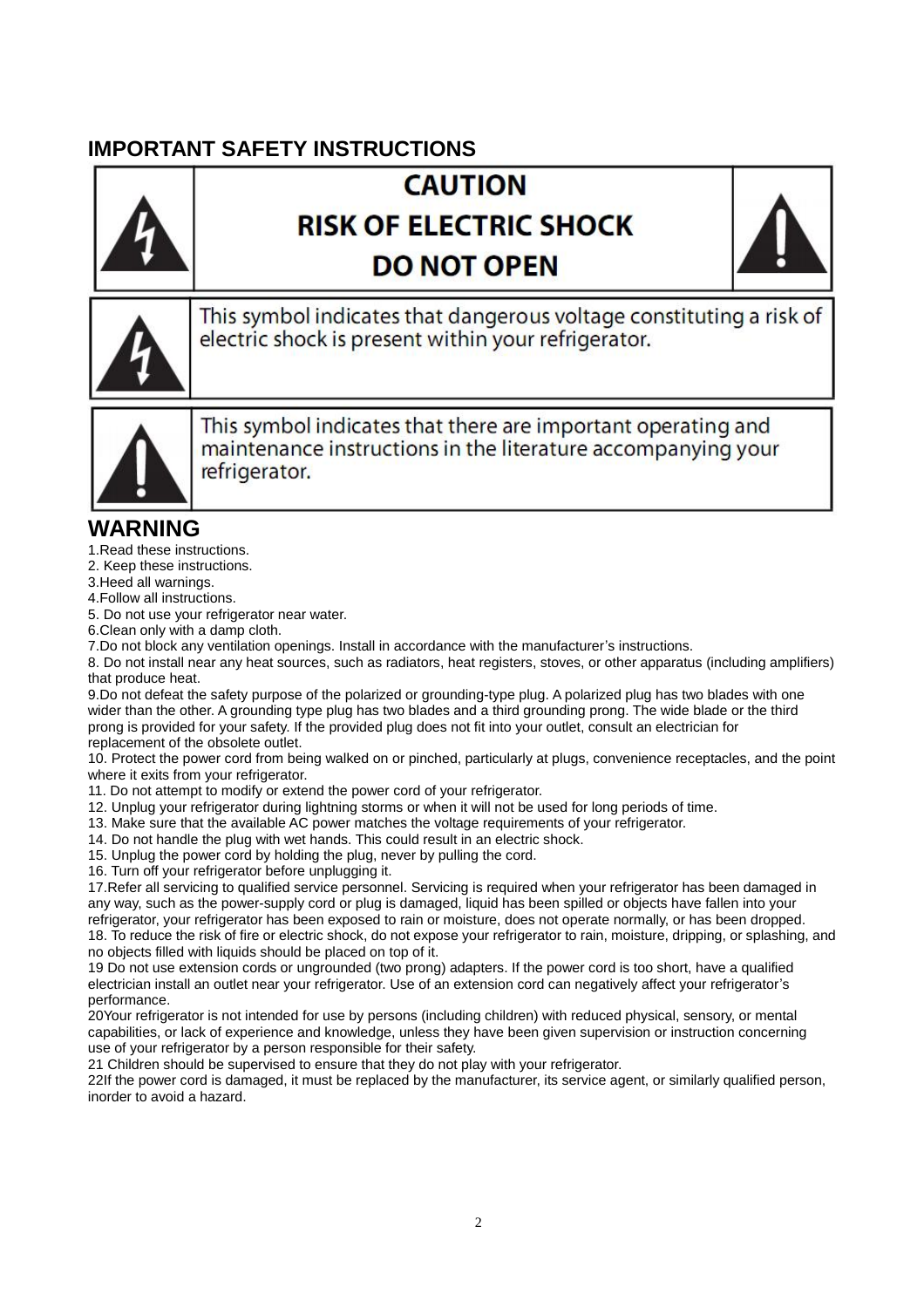



#### **Electric Shock Hazard**

**Failure to follow these instructions can result in electric shock, fire, or death.** 

**1.WARNING**–Keep ventilation openings, in both your refrigerator and the built-in structure, clear of obstruction. **2.WARNING**–Do not touch the interior of your refrigerator with wet hands. This could result in

#### frostbite.

**3.WARNING**–Do not use mechanical devices or other means to accelerate the defrosting process, other than those recommended by the manufacturer.

**4.WARNING**–Do not damage the refrigerant circuit.

**5.WARNING**–Do not damage the refrigerant tubing when handling, moving, or using your refrigerator.

**6.WARNING**–DANGER—Never allow children to play with, operate, or crawl inside your refrigerator.

**Risk of child entrapment. Before you throw away your old refrigerator:** 

• Take off the door.

• Leave the shelves in place so that children may not easily climb inside.

**7. WARNING**—Do not use electrical appliances inside the food storage compartments of the appliance unless they are of the type recommended by the manufacturer.

**8.**Unplug your refrigerator before carrying out user maintenance on it.

**9.**If power cord is damaged, it must be replaced by the manufacturer, its service agent, or similar qualified persons in order to avoid a hazard.

**10.**Follow local regulations regarding disposal of your refrigerator due to flammable refrigerant and gas. All refrigeration products contain refrigerants, which under the guidelines of federal law must be removed before disposal. It is the consumer's responsibility to comply with federal and local regulations when disposing of this product.

**11.** Do not store explosive substances such as aerosol cans with a flammable propellant in this appliance.

**12.** The appliance is not intended for use by persons (including children) with reduced physical, sensory, or mental capabilities, or lack of experience and knowledge, unless they have been given supervision or instruction concerning use of your refrigerator by a person responsible for their safety.

Children should be supervised to ensure that they do not play with your refrigerator.

**13 .**This appliance is intended to be used in household and similar applications such as

– staff kitchen areas in shops, offices and other working environments.

- farm houses and by clients in hotels, motels and other residential type environments.
- bed and breakfast type environments.
- catering and similar non-retail applications.

#### **Grounding requirement**

Your refrigerator must be grounded. Your refrigerator is equipped with a cord having a grounding wire with a grounding plug. The plug must be inserted into an outlet that is correctly installed and grounded.

Incorrect use of the grounding plug can result in a risk of electric shock. Consult a qualified electrician or service person if the grounding instructions are not completely understood, or if doubt exists as to whether your refrigerator is correctlygrounded.

#### **~WARNING~**

This appliance should be properly grounded for your safety. The power cord of this appliance is equipped with a three-prong plug which mates with the standard three prong wall outlets to minimize the possibility of electrical shock. Do not, under any circumstances, cut or remove the third ground prong from the power cord supplied.

This refrigerator appliance requires a standard 115VAC /60Hz electrical outlet with three-prong ground.

This refrigerator appliance is not designed to be used with an inverter.

The cord should be secured behind the appliance and not left exposed or dangling to prevent accidental injury.

Never unplug the refrigerator by pulling the power cord. Always grip the plug firmly and pull straight out from the receptacle.

Do not use an extension cord with this appliance. If the power cord is too short, have a qualified electrician or service technician install an outlet near the appliance. Use of an extension cord can negatively affect the performance of the unit. Improper use of the grounded plug can result in the risk of electrical shock. If the power cord is damaged, have it replaced by an authorized service center.

#### **Climate Range**

The information about the climate range of the appliance is provided on the rating plate. It indicates at which ambient temperature (that is, room temperature, in which the appliance is working) the operation of the appliance is optimal (proper).

| Climate range | Permissible ambient temperature      |
|---------------|--------------------------------------|
| SN.           | from $50^{\circ}$ to $90^{\circ}$ F  |
|               | from $61^{\circ}$ to $90^{\circ}$ F  |
| ST.           | from $61^{\circ}$ to $100^{\circ}$ F |
|               | from $61^{\circ}$ to $109^{\circ}$ F |

Note: Given the limit values of the ambient temperature range for the climate classes for which the refrigerating appliance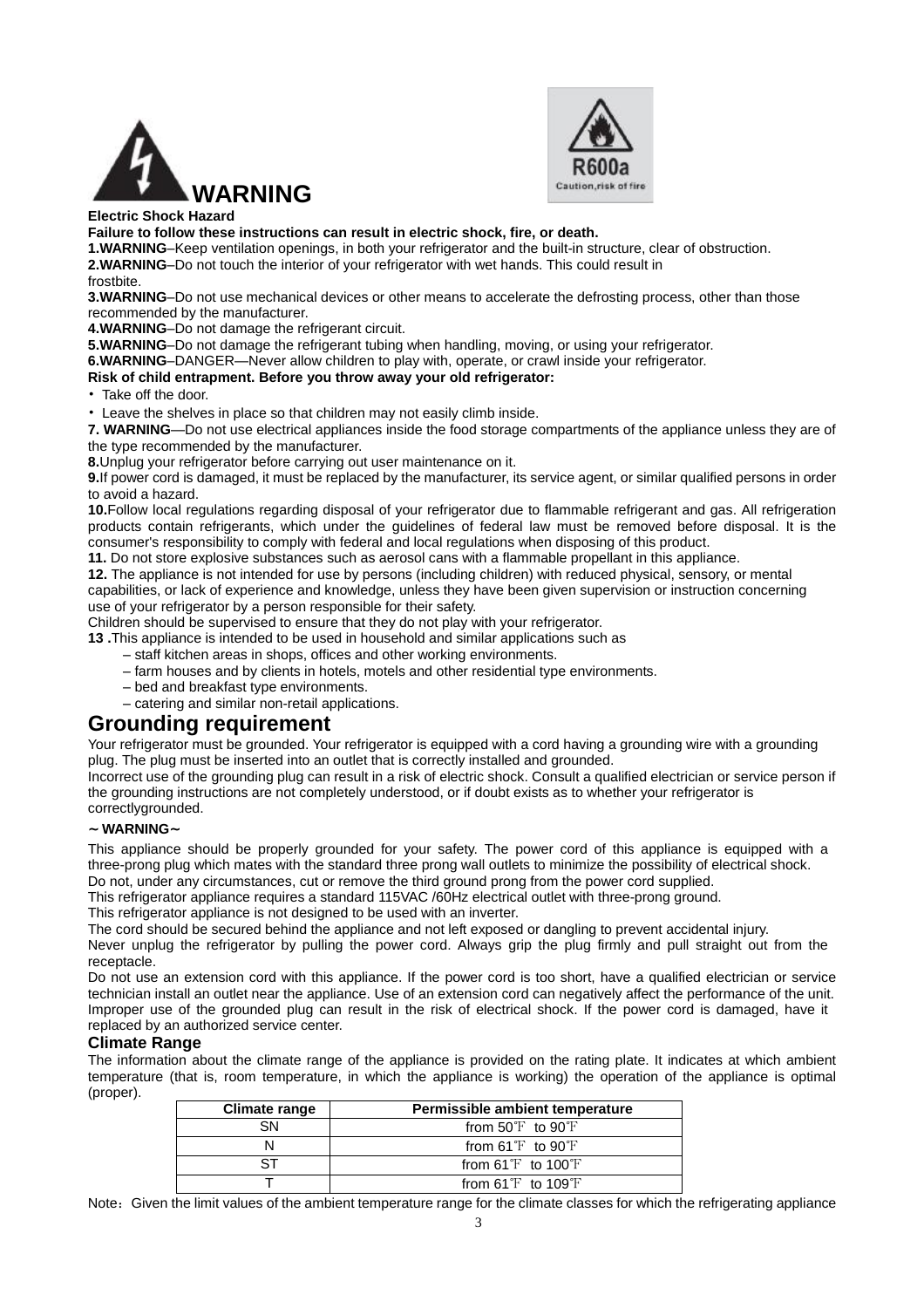is designed and the fact that the internal temperatures could be affected by such factors as location of the refrigerating appliance, ambient temperature and the frequency of door opening, the setting of any temperature control device might have to be varied to allow for these factors, if appropriate.

If the power cable is damaged, it must be replaced by the manufacturer, its service agent or similarly qualified persons in order to avoid a hazard.

#### **Locks**

If your Refrigerator is fitted with a lock, keep the key out of reach and not in the vicinity of the appliance to prevent children being entrapped. When disposing of an old Refrigerator, break off any old locks or latches as a safeguard.

#### **Freon-free**

The freon-free refrigerant (R600a) and the foaming insulation material (cyclopentane) that is environmentally friendly are used for the refrigerator, causing no damage to the ozone layer and having a very small impact on the global warming. R600a is flammable, and sealed in a refrigeration system, without leakage during normal use. But, in case of refrigerant leakage due to the refrigerant circuit being damaged, be sure to keep the appliance away from open flames and open the windows for ventilation as quickly as possible.

#### **I. Product Features**



| No | <b>Description</b>              |  |
|----|---------------------------------|--|
| 1  | Freezer Shelf                   |  |
| 2  | Air regulating rod              |  |
| 3  | Thermostat                      |  |
| 4  | <b>Refrigerator Glass Shelf</b> |  |
| 5  | <b>Crisper Cover</b>            |  |
| 6  | <b>Salad Crisper</b>            |  |
| 7  | Adjustable Foot                 |  |
| 8  | <b>Bottle Rack</b>              |  |
| 9  | Upper Bottle Rack               |  |
| 10 | Little Bottle Rack              |  |
| 11 | <b>Bottom Bottle Rack</b>       |  |

Due to technological innovation, the descriptions of the product in this manual may not be completely consistent with your refrigerator. Details are in accordance with the material item.

#### **II. Preparations for use**

#### **Installation location**

1. Ventilation condition

The position you select for the refrigerator installation should be well-ventilated and has less hot air. Do not locate the refrigerator near a heat source such as cooker, boiler, and avoid it from direct sunlight, thus guaranteeing the refrigeration effect while saving energy consumption. Do not locate the refrigerator in the damp place, so as to prevent the refrigerator from rusting and leaking electricity. The result of the total space of the room in which the refrigerator is installed being divided by the refrigerant charge amount of the refrigerator shall not be less than 8 g/ M<sup>3</sup>. Note: The amount of refrigerant charged for the refrigerator can be found on the nameplate.

#### 2. Heat dissipation space

When working, the refrigerator gives off heat to surroundings. Therefore, at least 1.18 in of free space should be spared at the top side, more than 3.94 in on both sides, and above 1.97 in at the back side of the refrigerator.

| Dimensions in inch |  |  |
|--------------------|--|--|
|                    |  |  |
|                    |  |  |

| W                               | -<br>◡        |       |       | −<br>-<br>◡ | $\sim$ 10<br>'ب              | -    |      |
|---------------------------------|---------------|-------|-------|-------------|------------------------------|------|------|
| $^{\circ}$ .56<br>$\sim$<br>، ے | .56<br>$\sim$ | 66.14 | 45.16 | 53.50       | -<br>$\sqrt{2}$<br>⊥ ∪ט<br>ں | 1.97 | 3.94 |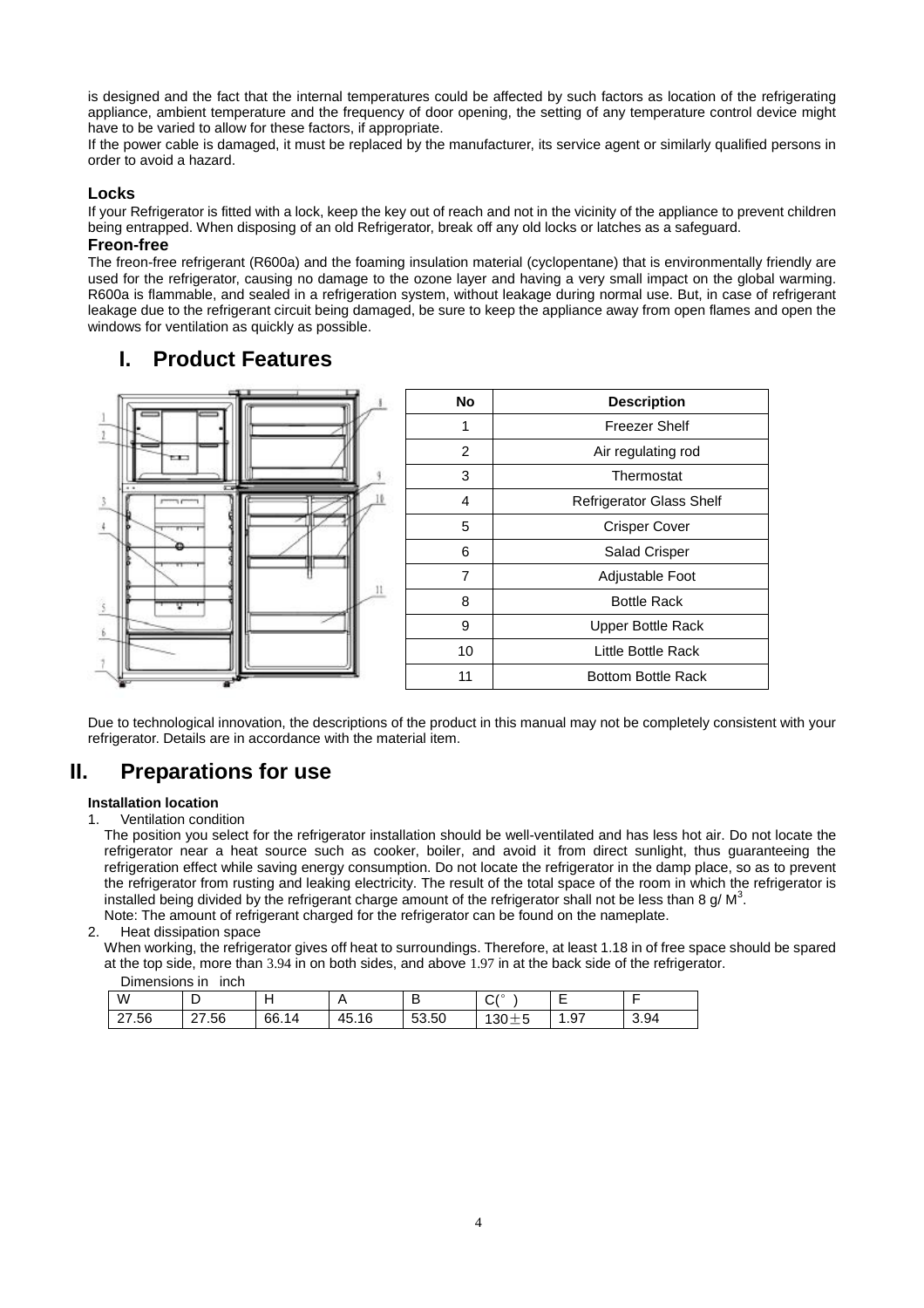

Note: Figure 1, Figure 2 only as a product space demand size schematic diagram.

#### Level ground

Place the refrigerator on the solid and flat ground (floor) to keep it stable, or else, it will give rise to vibration and noise. When the refrigerator is placed on such flooring materials as carpet, straw mat, polyvinyl chloride, the solid backing plates should be applied underneath the refrigerator, so as to prevent color change due to heat dissipation.

#### $\langle \mathrm{I} \rangle$ **Unobstructed ventilation shall be maintained around the appliance or in an embedded structure.**

#### **Preparations for use**

1. Standing time

After the refrigerator is properly installed and well cleaned, do not switch it on immediately. Make sure to energize the refrigerator after more than 1 hour of standing, so as to ensure its normal operation.

#### 2. Cleaning

Confirm the accessory parts inside the refrigerator and wipe the inside with a soft cloth.

3. Power-on

Insert the plug into the solid socket to start the compressor. After 1 hour, open the freezer door, if the temperature inside the freezer compartment drops obviously, it indicates the refrigeration system is working normally.

4. Storage of food

After the refrigerator runs for a period of time, the internal temperature of the refrigerator will be automatically controlled according to the user's temperature setting. After the refrigerator is fully cooled, put in foods, which usually need 2~3 hours to be fully cooled. In summer, when the temperature is high, it takes more than 4 hours for the foods to be fully cooled (Try to open the refrigerator door as less as possible before the internal temperature cools down).

 $\Box$ If the refrigerator is installed in the moisture place, make sure to check whether the ground wire and leakage circuit breaker are normal. If vibration noises are produced due to the refrigerator contacting the wall or if the wall gets blackened by air convection around the compressor, move the refrigerator away from the wall. Setting up the refrigerator may cause jamming noise or image chaos to the mobile phone, fixed-line telephone, radio receiver, television set surrounding it, so try to keep the refrigerator as far away as possible in such case.

#### **III. Functions**

#### **Using your refrigerator**

**T**he internal temperature of the refrigerator is controlled by a potentiometer installed in the fresh food compartment. Its internal temperature varies with the door opening frequency, ambient temperature and installation location of the refrigerator.

#### **Fridge temperature adjustment**

The fridge temperature can be adjusted by means of the temperature control knob switch. 1. The temperature gets gradually decreased as you dial the temperature control knob switch from the position "1" to "7".

2. To set the knob switch at the "4l" position can meet the daily normal use.

3. When you need to strengthen cooling of the fresh food compartment, dial the temperature control knob switch in the Coldest direction, so as to extend the compressor running time, with the temperature decreased accordingly.

Note: It is not recommended to set the temperature control knob at the "Coldest" position for a long time.



aron<sup>a</sup>smas TEMPOONTROL

#### **Freezer temperature adjustment**

- 1. When the temperature mode keeps unchanged, adjust the air regulating rod from left to right, the fridge temperature gets increased while the freezer temperature decreased.
- 2. When the temperature mode keeps unchanged, adjust the air regulating rod from right to left, the fridge temperature gets decreased while the freezer temperature increased .

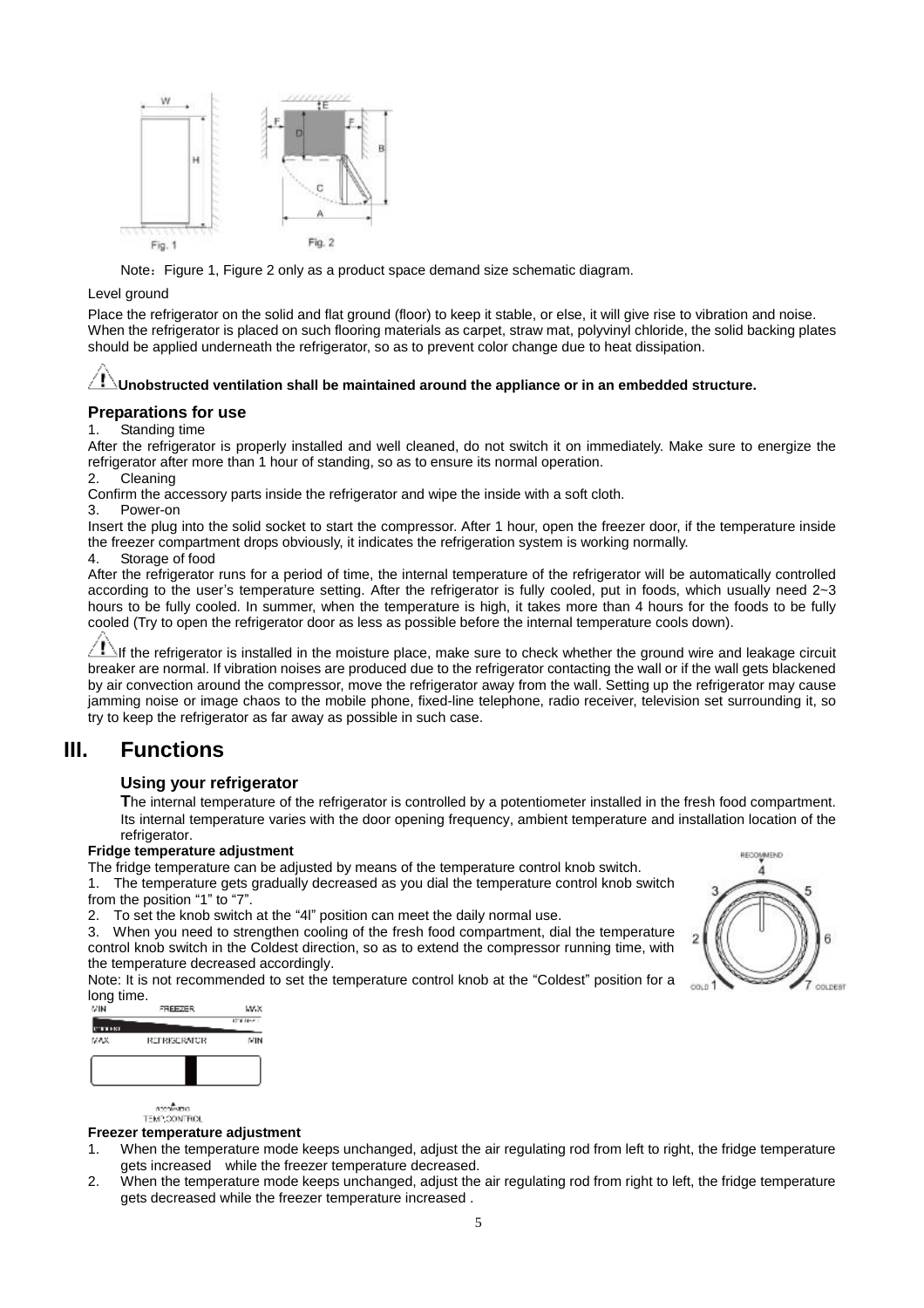3. It is recommended to adjust the air regulating rod in the middle position. When the user needs a lower freezer temperature, adjust the air regulating rod to the right properly, then the freezer temperature decreases while the fridge temperature rises. When the temperature meets the requirement, adjust the air regulating rod back to the middle position again in a timely manner.

The fridge thermostat and the air regulating rod should be used in combination.

| Temperature adjustment           |                                        |                                                                                                                     |                                                                                                                  |
|----------------------------------|----------------------------------------|---------------------------------------------------------------------------------------------------------------------|------------------------------------------------------------------------------------------------------------------|
| Use<br>environment               | Recommended<br>thermostat mode setting | Recommended<br>air<br>regulating rod position                                                                       | <b>Notes</b>                                                                                                     |
| Higher<br>than<br>$95^{\circ}$ F | COLEGET                                | нк<br>767<br>in white Air by<br>COLOR<br>mm.<br>HAS.<br><b>EFFERENCIER</b><br>ЫΝ<br>استثمار<br><b>EMPROVIMAN</b>    | 1) It is recommended to set<br>at the middle mode.                                                               |
| 61°F-95°F                        | COLORED                                | <b>FREEZER</b><br>915<br><b>MAX</b><br>10-19-11<br>99%<br><b>BETRIGERATOR</b><br><b>NIN</b><br>matura<br>TEMPOONERS | 2) The temperature modes<br>adjusted<br>be<br>can<br>as<br>recommended in the left<br>table in case of change to |
| than<br>Lower<br>$61^{\circ}$ F  | 2<br>CDLD<br>DOL: DERT                 | MAX.<br>MN<br>经济应用<br>oa arri<br>関本族<br>PETRODATOR<br>ETN.                                                          | the<br>ambient temperature<br>around the refrigerator                                                            |

- 1. When the ambient temperature around the refrigerator is higher than 95℉, do not set the thermostat at Mode coldest and adjust the air regulating rod to the rightmost position, so as not to affect the normal refrigeration of the refrigerator.
- 2. Do not set the thermostat at Mode coldest and adjust the air regulating rod to the leftmost position, in order to avoid the fridge compartment undercooling.
- 3. If the fridge temperature is not cool or undercooled, set the thermostat at the middle mode and adjust the air regulating rod in the middle position.

Note: During the actual use, the freezer air regulating lever may be frozen due to high humidity or frequent opening of the door. In such case, do not adjust the regulating lever by force; Instead, you are recommended to use a hot towel to heat it locally, so that the frozen air regulating lever gets thawed before being adjusted to avoid damage.

#### **IV. Instructions for food storage**

#### **Precautions for use**

- The appliance might not operate consistently (there is possibility of defrosting or temperature becoming too warm in the frozen food compartment) when sited for an extended period of time below the cold limit of the temperature range for which the refrigerating appliance is designed
- l The information of climate type of the appliance is provided on the rating plate.
- The internal temperature could be affected by such factors as the location of refrigerating appliance, ambient temperature, and frequency of door open, etc., and if appropriate, a warning that setting of any temperature control device might have to be varied to allow for these factors should be made.
- l Effervescent drinks should not be stored in the freezer compartment or the low-temperature compartment, and some products such as water ices should not be consumed too cold.

#### **Food storage location**

Due to the cold air circulation in the refrigerator, the temperature of each area in the refrigerator is different, so different kinds of food should be placed in different areas.

The fresh food compartment is suitable for the storage of such foods as need not to be frozen, the cooked food, beer, eggs, some condiments that need cold preservation, milk, fruit juice, etc. The crisper box is suitable for the preservation of vegetables, fruits, etc.

The freezer compartment is suitable for the storage of ice cream, frozen food and the foods to be preserved for a long time.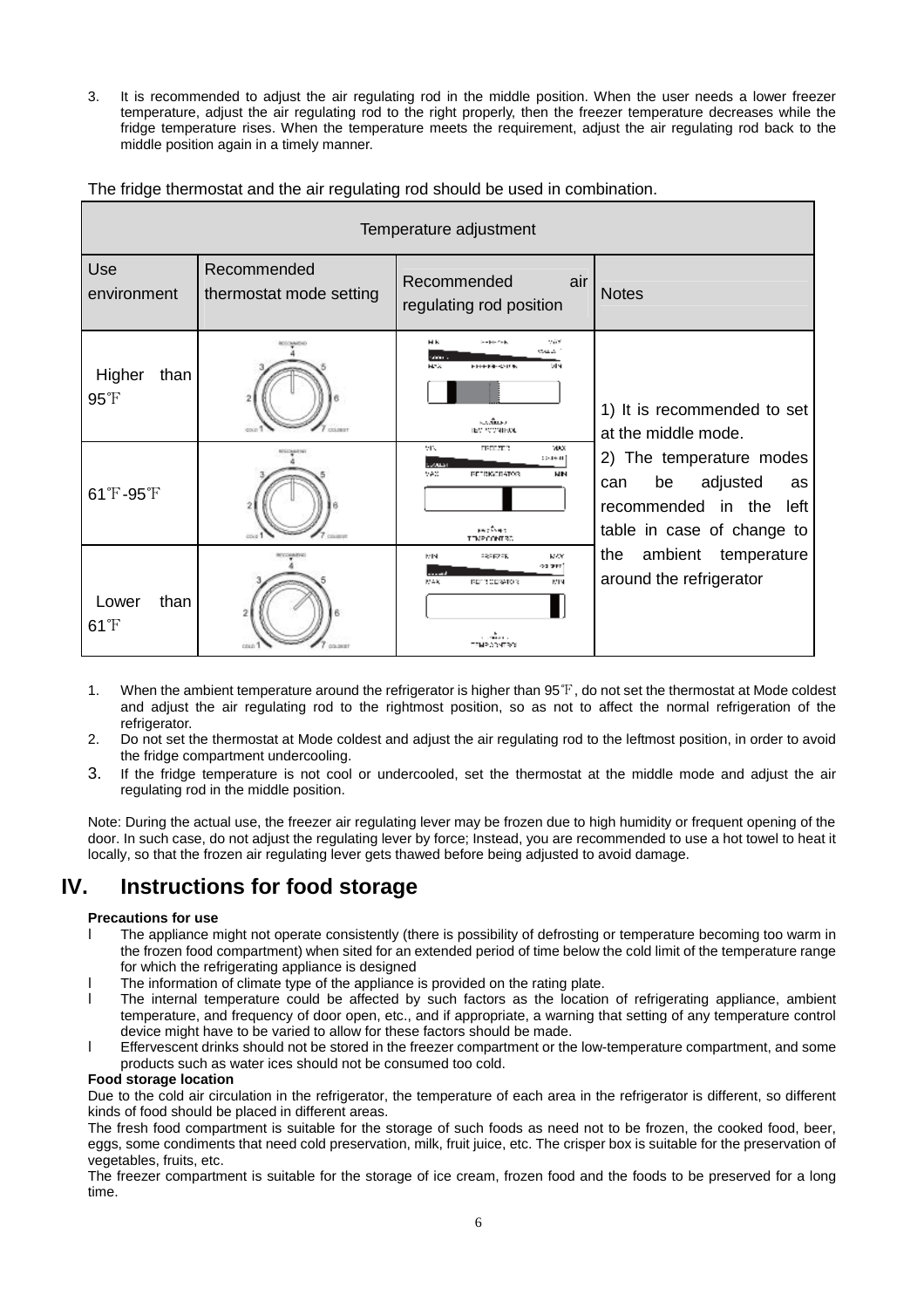#### **Use of the fresh food compartment**

Set the temperature of the fresh food storage compartment between  $36\text{F} \sim 46\text{F}$ , and store the foods that are intended for short-term storage, or to be eaten at any time in the fresh food compartment.

Fridge shelf: When removing the shelf, lift it up first, and then pull it out; and when installing the shelf, place it into position before putting it down. (For the two-section shelf, push the first section to the rear end, and then pull the second section out). Keep the shelf rear flange upward, to prevent foods from contact the liner wall. When taking out or putting in the shelf, hold it firmly, and handle with care to avoid damage.

Crisper box: Pull out the crisper box for access to food. After using or cleaning the cover plate of the crisper box, be sure to put it back onto the crisper, so that the internal temperature of the crisper box will not be affected.

#### **Use of the humidity regulating rod of the crisper box**

The humidity regulating rod is used to preserve moisture inside the crisper box, so as to keep fresh the **vegetables and fruits stored inside.** 

When the humidity regulating rod is adjusted to the right side, with more holes exposed, the internal moisture of **the crisper box can be maintained at the low level.** 

#### **When the humidity regulating rod is adjusted to the left side, with less holes exposed, the internal humidity of the crisper box can be maintained at the high level.**

#### **Cautions for food storage**

You'd better clean the foods and wipe them dry before storing them inside the refrigerator. Before foods are put in the refrigerator, it is advisable to seal them up, so as to prevent water evaporation to keep fresh fruits and vegetables on one hand, and prevent taint of odor on the other hand.

Do not put too many or too weight foods inside the refrigerator. Keep enough space between foods; if too close, the cold air flow will be blocked, thus affecting the refrigeration effect. Do not store excessive or overweight foods, to avoid the shelf from being crushed. When storing the foods, keep a distance away from the inner wall; and do not place the water-rich foods too close to the fridge rear wall, lest they get frozen on the inner wall.

Categorized storage of foods: Foods should be stored by category, with the foods you eat every day placed in front of the shelf, so that the door open duration can be shortened and food spoilage due to expiration can be avoid.

Energy-saving tips: Allow the hot food cool down to the room temperature before putting it in the refrigerator. Put the frozen food in the fresh food compartment to thaw, using the low temperature of the frozen food to cool the fresh food, thus saving energy.

#### **Storage of fruits and vegetables**

In the case of refrigerating appliances with chill compartment, a statement to the effect that some types of fresh vegetables and fruits are sensitive to cold and therefore are not suitable for storage in this kind of compartment should be made.

#### **Use of the frozen food storage compartment**

The freezer temperature is controlled below 0°F, and it is advisable to store the food for long-term preservation in the freezer compartment, but the storage duration indicated on the food packaging should be adhered to.

The freezer drawers are used to store food that needs to be frozen. Fish and meat of large block size should be cut into small pieces and packed into fresh-keeping bags before they are evenly distributed inside the freezer drawers.

★ Allow the hot foods to cool down to the room temperature before putting them in the freezer compartment.

★Do not put a glass container with liquid or the canned liquid that is sealed in the freezer compartment, so as to avoid burst due to volume expansion after the liquid gets frozen up.

★Divide the food into appropriately small portions

★You'd better pack the food up before freezing it, and the packing bag used should be dry, in case the packing bags are frozen together. Foods should be packed or covered by such suitable materials as are firm, tasteless, impervious to air and water, non-toxic and pollution-free, to avoid cross-contamination and transfer of odor.

#### **Tips for shopping the frozen foods**

1.When you are buying frozen food, look at the Storage Guidelines on the packaging. You will be able to store each item of frozen food for the period shown against the star rating. This is usually the period stated as "Best to use them before×", found on the front of the packaging.

2.Check the temperature of the frozen food cabinet in the shop where you buy the frozen foods.

3.Make sure the frozen food package is in perfect condition.

4.Always buy frozen products last on your shopping trip or visit to the supermarket.

5.Try to keep frozen food together whilst shopping and on the journey home, as this will help to keep the food cooler. 6.Don't buy frozen food unless you can freeze it straight away. Special insulated bags can be bought from most

supermarkets and hardware shops. These keep the frozen foods cold longer.

7.For some foods, thawing before cooking is unnecessary. Vegetables and pasta can be added directly to boiling water or steam cooked. Frozen sauces and soups can be put into a saucepan and heated gently until thawed.

8.Use quality food and handle it as little as possible. When foods are frozen in small quantities, it will take less than for them to freeze up and thaw.

9.Estimate the amount of foods to be frozen up. When freezing large amounts of fresh food, adjust the temperature control knob to the low mode, with the freezer temperature lowered. So, foods can be frozen up in fast manner, with the food freshness well kept.

#### **V. Tips for special needs**

#### **Moving the refrigerator/freezer**

#### •**Location**

Do not place your refrigerator/freezer near a heat source, e.g. cooker, boiler or radiator. Avoid it from direct sunlight in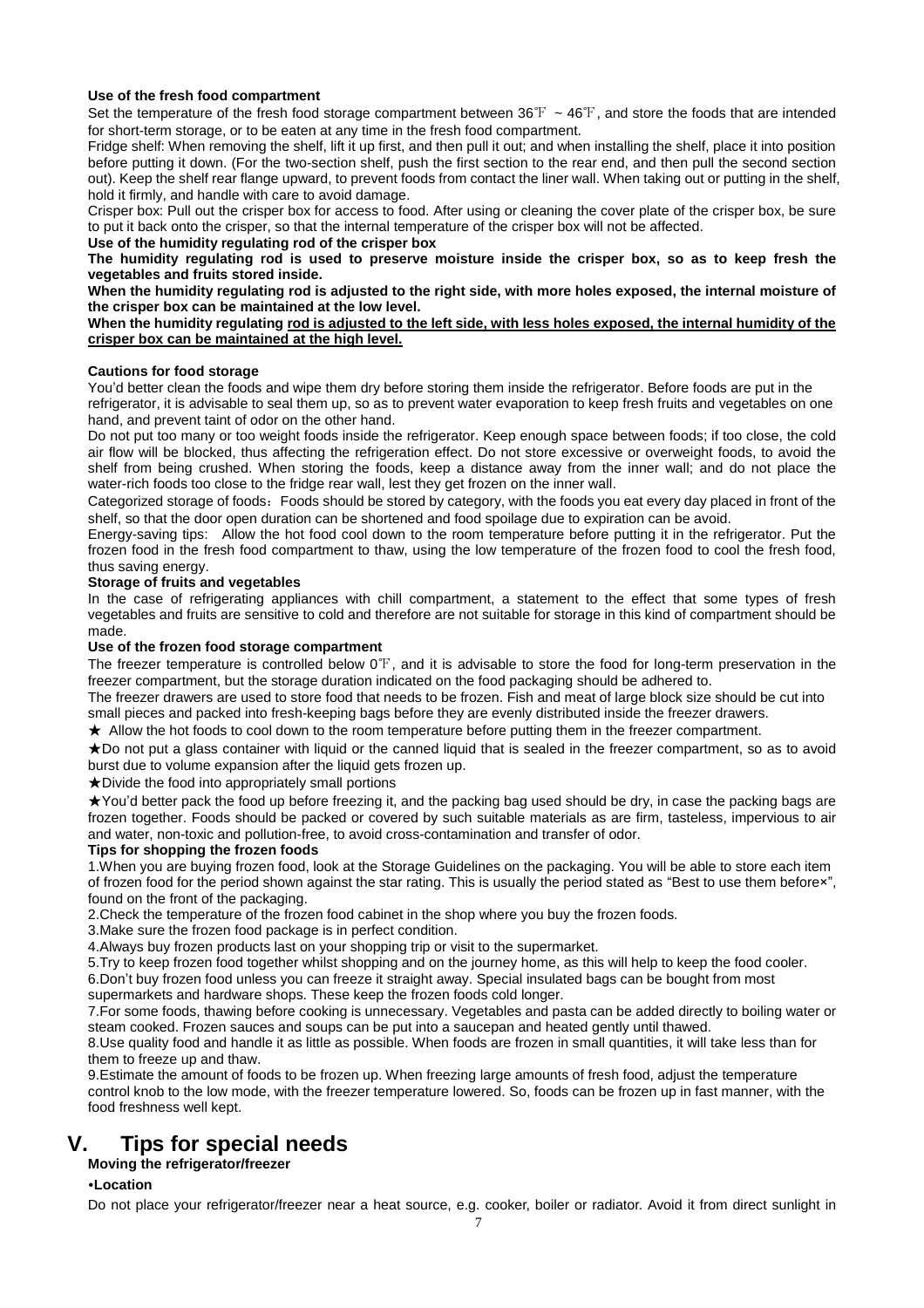out-buildings or sun lounges.

#### •**Leveling**

Make sure to level your refrigerator/freezer using the front leveling feet. If not level, the refrigerator/freezer door gasket sealing performance will be affected, or even it may lead to the operating failure of your refrigerator/freezer.

After locating the refrigerator/freezer in position, wait for 4 hours before using it, so as to allow the refrigerant to settle.

#### **•Installation**

Do not cover or block the vents or grilles of your appliance.

When you are out for a long time

•If the appliance will not be used for several months, turn it off first, and then unplug the plug from the wall outlet.

•Take out all foods.

•Clean and dry the interior thoroughly. To prevent odor and mold growth, leave the door ajar: block it open or have the door removed if necessary.

•Keep the cleaned appliance in a dry, ventilated place and away from the heat source, place the appliance smoothly, and do not place heavy objects on top of it.

•The unit should not be accessible to child's play.

#### **VI. Maintenance and cleaning**

 $\sqrt{1}$ Before cleaning, unplug the power plug first; Do not plug in or plug out the plug with wet hand, because there is a risk of electric shock and injury. Do not spill water directly on the refrigerator, to avoid rust, electricity leakage and accidents. Do not stretch your hands into the bottom of the refrigerator, since you might be **scratched by sharp metal corners.**

#### **Internal cleaning and external cleaning**

The food residuals in the refrigerator are liable to produce bad odor, so the refrigerator must be cleaned regularly. The fresh food compartment is usually cleaned once a month.

Remove all shelves, crisper box, bottle racks, cover board, and drawers etc., and clean them with a soft towel or sponge dipped in warm water or neutral detergent.

Clear off the dusts accumulated on the rear panel and side plates of the refrigerator often.

After using detergent, be sure to rinse it with clean water, and then wipe it dry.

#### **Do not use bristle brush, steel wire brush, detergent, soap powder, alkaline detergent, benzene, gasoline, acid, hot water and other corrosive or soluble items to cleanse the cabinet surface, door gasket, plastic decorative parts, etc., so as to avoid damage.**

Carefully wipe dry the door gasket, clean the groove using a wooden chopstick wrapped with cotton string. After the cleaning, fix the four corners of the door gasket first, and then embed it segment by segment into the door groove. Interruption of power supply or failure of the refrigerating system

•Take care of the frozen foods in the event of an extended non-running of the refrigerating appliance (such as interruption of power supply or failure of the refrigerating system).

•Try to open the refrigerator door as less as possible, in this way can food safely and freshly kept for hours even in hot summer.

•If you get the power outage notice in advance:

- 1) Adjust the thermostat knob to the high mode an hour in advance, so that foods get fully frozen (Do not store new food during this time!). Restore the temperature mode to the original setting when power supply becomes normal in a timely manner.
- 2) You can also make ice with a watertight container, and put it in the upper part of the freezer, so as to extend the time for fresh food to be stored.

#### **Note: Once the refrigerator is used, you'd better use it continuously; and under normal circumstance, do not stop its use, so as not to affect the service life.**

**Defrosting** 

This appliance is designed with automatic defrosting function, thus no need to defrost it manually.

#### **Changing the lamp**

The LED lamp is used by the refrigerator for lighting, which features low energy consumption and long service life. In case of any abnormality, please contact the after-sales personnel for visiting service. The lamps can only be replaced by the manufacturer, together with a part of the appliance.

#### **Safety-check after maintenance**

Is the power cord broken or damaged?

Is the power plug firmly inserted into the socket?

Is the power plug abnormally overheat?

**Note: Electric shock and fire accident may be caused in case the power cord and plugs damaged or stained by dust. If any abnormality, please unplug the power plug and get in contact with the vendor.** 

#### **VII. Simple fault analysis and elimination**

With regard to the following small faults, not every failure needs to be fixed by the technical service personnel; you can try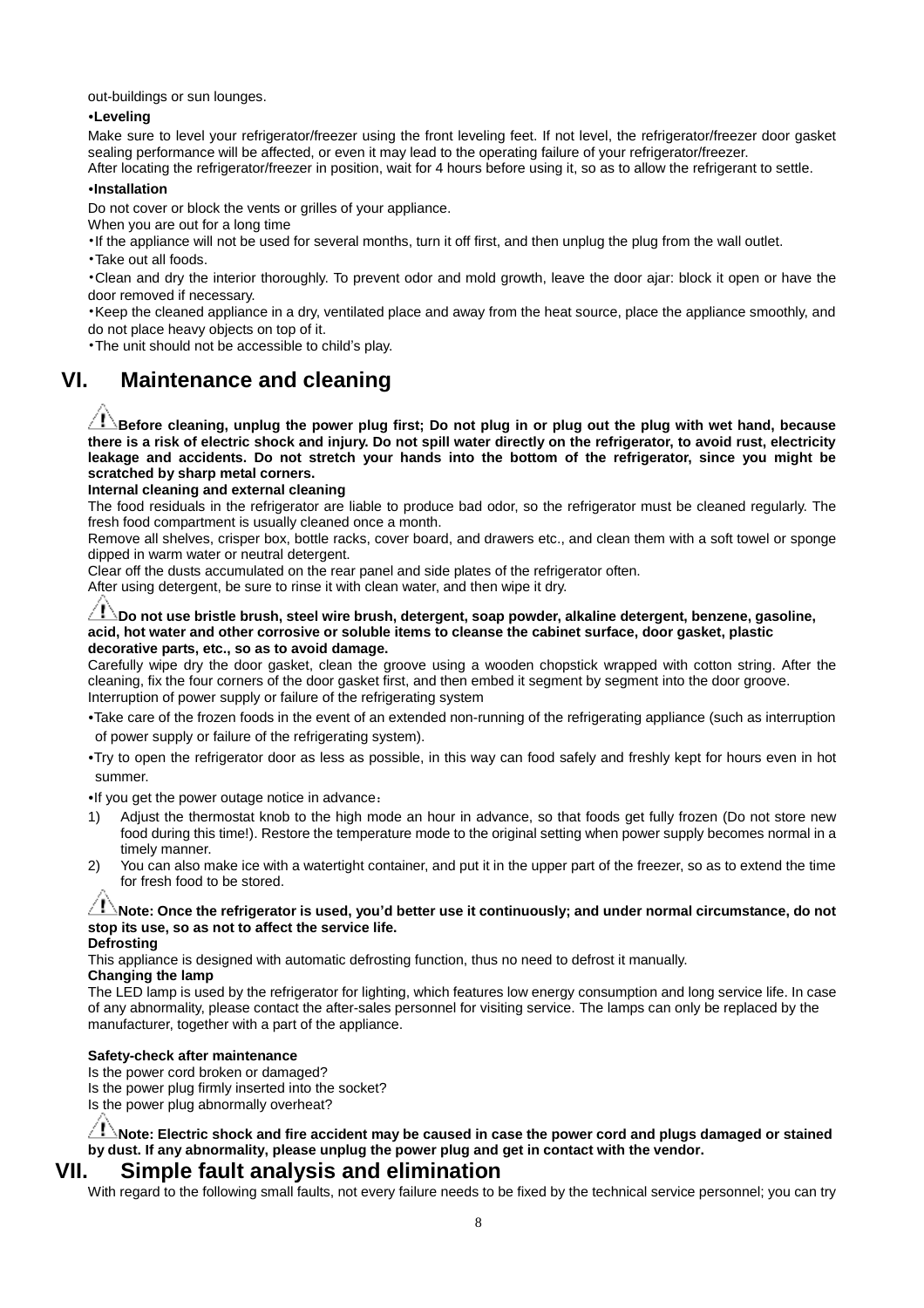to solve the problem.

| Case                                | Inspection                                                                                                                                                                                                                                         | Solutions                                                                                                                                                                                                                                                                               |
|-------------------------------------|----------------------------------------------------------------------------------------------------------------------------------------------------------------------------------------------------------------------------------------------------|-----------------------------------------------------------------------------------------------------------------------------------------------------------------------------------------------------------------------------------------------------------------------------------------|
| Completely<br>non-refrigeration     | Is power plug off?<br>٠<br>Are breakers and fuses a broken?<br>٠<br>No electricity or line trip?<br>٠                                                                                                                                              | Re-plug.<br>Opening the door and checking whether the<br>lamp is lit.                                                                                                                                                                                                                   |
| •Abnormal noise                     | Is refrigerator stable?<br>Does refrigerator reach the wall?<br>٠                                                                                                                                                                                  | Adjusting refrigerator's adjustable feet.<br>Off the wall.<br>٠                                                                                                                                                                                                                         |
| Poor<br>refrigerating<br>efficiency | Do you put hot food or too much food?<br>٠<br>Do you open the door frequently?<br>٠<br>Do you clip food bag to the seal of door?<br>Direct sunlight or near a furnace or stove?<br>Is it well-ventilated?<br>Temperature setting in too high?<br>٠ | Putting food into refrigerator when hot food<br>٠<br>becomes cool.<br>Checking and closing the door.<br>٠<br>Removing the refrigerator from the<br>heat<br>٠<br>source.<br>the distance to maintain<br>Emptying<br>good<br>ventilation.<br>Setting to the appropriate temperature.<br>٠ |
| •Peculiar smell in<br>refrigerator  | Any spoiled food?<br>٠<br>Do you need to clean refrigerator?<br>Do you pack food of strong flavors?                                                                                                                                                | Throwing away spoiled food.<br>٠<br>Cleaning refrigerator.<br>٠<br>Packing food of strong flavors.<br>٠                                                                                                                                                                                 |

 $\triangle$ Note: If the above descriptions are inapplicable to troubleshooting, do not disassemble and repair it yourself. Repairs carried out by inexperienced persons may cause injury or serious malfunctioning. Contact the local store where your purchase was made. This product should be serviced by an authorized engineer and only genuine spare parts should be used.

When the appliance is not in use for long periods, disconnect from the electricity supply, empty all foods and clean the appliance, leaving the door ajar to prevent unpleasant smells.

#### **VIII. Certifications**

Electrical information

This electrical appliance must be grounded

This product is equipped with a plug, which is suitable for all houses equipped with sockets meeting the current specifications

If the fitted plug is not suitable for your socket outlets, it should be cut off and carefully disposed of. To avoid a possible shock hazard, do not insert the discarded plug into a socket.

This product complies the EEC directives.

#### **IX. Safe recovery instructions**

#### **Disposal**

Old appliances still have some surplus value. An environmentally friendly approach will ensure that valuable raw materials are recycled.

The refrigerants used in your equipment and insulation materials require special handling procedures. Make sure there is no pipe damage on the back of the equipment before handling.

Up-to-date information on the options for disposing of old equipment and packaging from old equipment can be obtained from the local municipal office.

| Correct Disposal of this product |                                                                                                     |
|----------------------------------|-----------------------------------------------------------------------------------------------------|
|                                  | This marking indicates that this product should not be disposed with other household wastes         |
| $\bar{\boxtimes}$                | throughout the EU. To prevent possible harm to the environment or human health from uncontrolled    |
|                                  | waste disposal, recycle it responsibly to promote the sustainable reuse of material resources. To   |
|                                  | return your used device, please use the return and collection systems or contact the retailer where |
|                                  | the product was purchased. They can take this product for environmentally safe recycling.           |